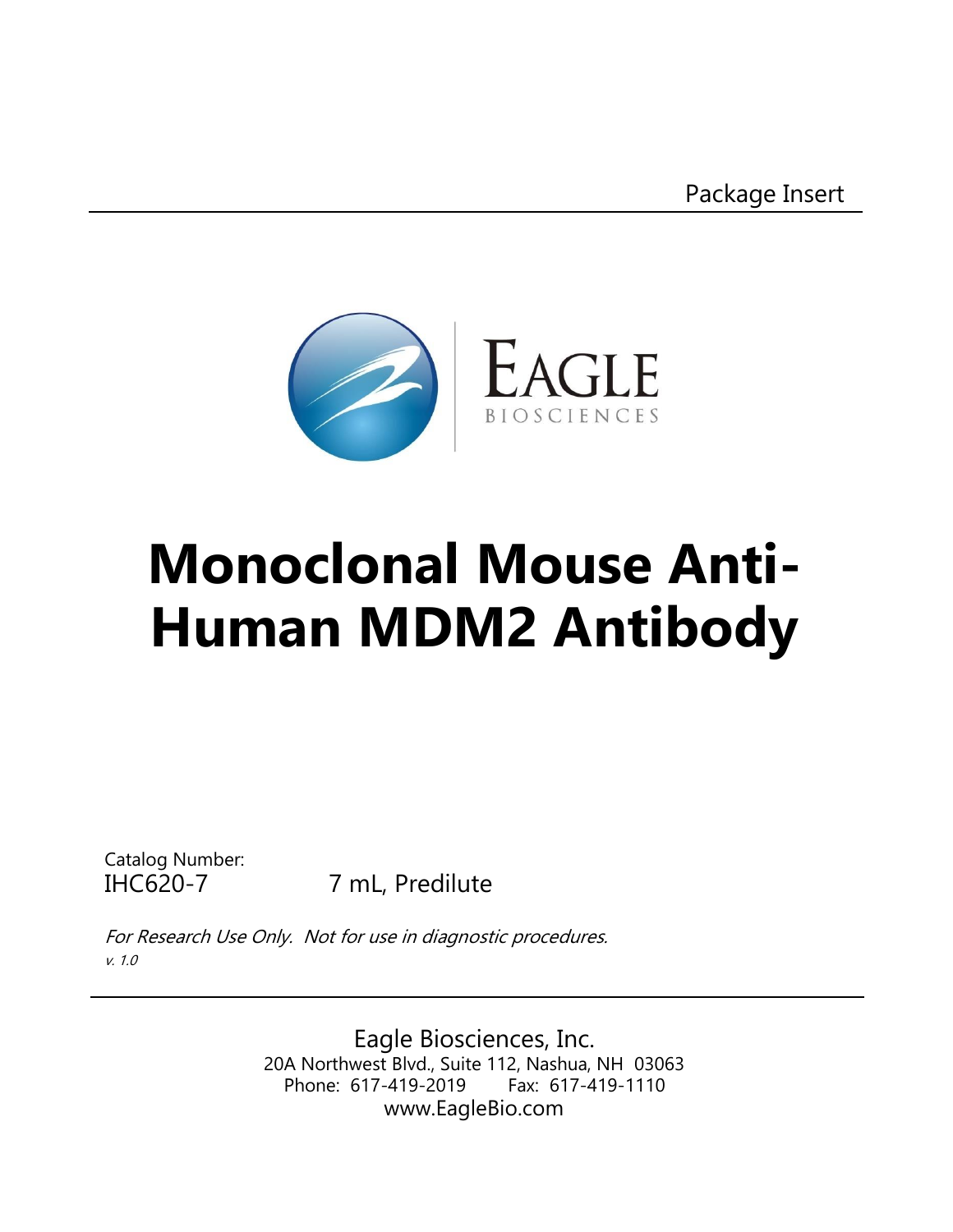#### **Intended Use**

This antibody is intended for *in vitro* diagnostic (IVD) use.

The MDM2 [IHc620] antibody is intended for qualified laboratories to qualitatively identify by light microscopy, the presence of associated antigens in formalin-fixed, paraffin-embedded (FFPE) tissue sections using immunohistochemistry test methods. Use of this antibody is indicated, subsequent to clinical differential diagnoses of diseases, as an aid in the identification of MDM2 protein within the context of antibody panels, the patient's clinical history and other diagnostic tests as evaluated by a qualified pathologist.

#### **Overview**

Mouse Double Minute 2 Homolog (MDM2), also known as HDM2 in humans, is crucial in negative regulation of the p53 tumour suppressor. Negative regulation is mediated through both the ubiquitination of p53/TP53, as well as inhibition of p53 transcriptional activation. Reports have indicated an overexpression of MDM2 to be associated with a number of different human tumour types, including soft tissue sarcomas, osteosarcomas, and breast tumours. When cooverexpressed with the CDK4 protein, MDM2 can also aid in the detection of well-differentiated liposarcomas and de-differentiated liposarcoma.

#### **Antibody Principles**

Visualization of the antigen present in tissue sections is accomplished in a multi-step immunohistochemical staining process, in conjunction with a horseradish peroxidase (HRP) or alkaline phosphatase (AP) linked detection system. The process involves the addition of the stated antibody (primary antibody) to a tissue slide, followed by a secondary antibody (linked to an enzyme complex) which specifically binds to the primary antibody. A chromogenic substrate is then added which reacts with the enzyme complex, resulting in a colorimetric reaction at the site of the antigen. Results are interpreted using a light microscope.

# **Kit Components/Materials Provided**

| <b>Product Format</b> | <b>Dilution</b> | <b>Buffer Composition</b>                                              |
|-----------------------|-----------------|------------------------------------------------------------------------|
| Predilute             | Ready to Use    | Antibody Diluent (Cat# IHC000)                                         |
| Concentrate           | $1:50-1:300$    | Tris Buffer, pH $7.3 - 7.7$ , with $1\%$<br>BSA and <0.1% Sodium Azide |

#### **Required Materials that are not supplied**

The following materials are required but not provided

- a) Detection system (ie. BOND Polymer Refine Detection Kit or UltraView Universal DAB Detection Kit)
- b) Chromogen (ie. DAB Substrate Kit)
- c) IHC wash buffer and blocking solution
- d) Hematoxylin or other counterstaining reagents
- e) Ethanol or reagent alcohol, xylene or xylene substitute and mounting medium f) Antibody diluents
- f) Positive and negative control tissue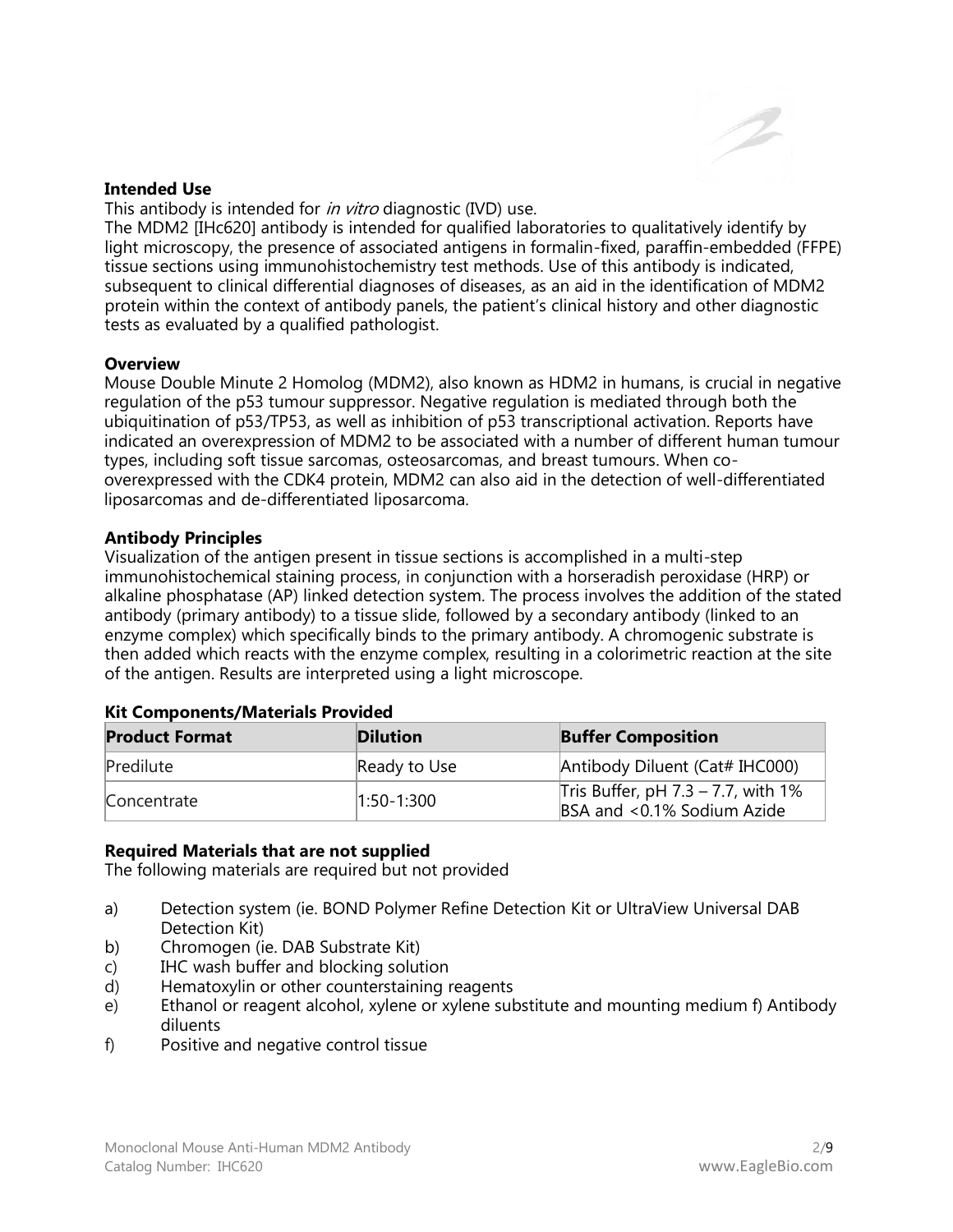# Reconstitution, Mixing, Dilution, and Titration

The prediluted antibody does not require any mixing, dilution, reconstitution, or titration; the antibody is ready-to-use and optimized for staining. Any further dilution may affect the quality of the staining signal or antibody-antigen interaction. The concentrated antibody requires dilution using an Antibody Diluent Buffer, to the recommended working dilution range listed in the table above, prior to use.

#### Storage and Handling

# Store at 2-8°C.

To ensure stability, immediately replace vial back in the refrigerator after each use. When stored correctly, the antibody is stable until the expiry date indicated on the label. Positive and negative controls should be concurrently run with tissue specimens, to enable identification of any inadequacies with the antibody or reagents. If antibody stability issues are suspected, please contact Customer Service at [info@eaglebio.com](mailto:info@eaglebio.com)

# Specimen Collection and Preparation for Analysis

Each tissue section should be fixed with 10% neutral buffered formalin, cut to the applicable thickness (4µm), and placed on a glass slide that is positively charged. The prepared slide should then be baked for a minimum of 30 minutes in a 53-65°C oven (do not exceed 24 hours).

Note: Performance evaluation has been shown on human tissues only. Variable results may occur due to extended fixation time or variations in tissue preparation.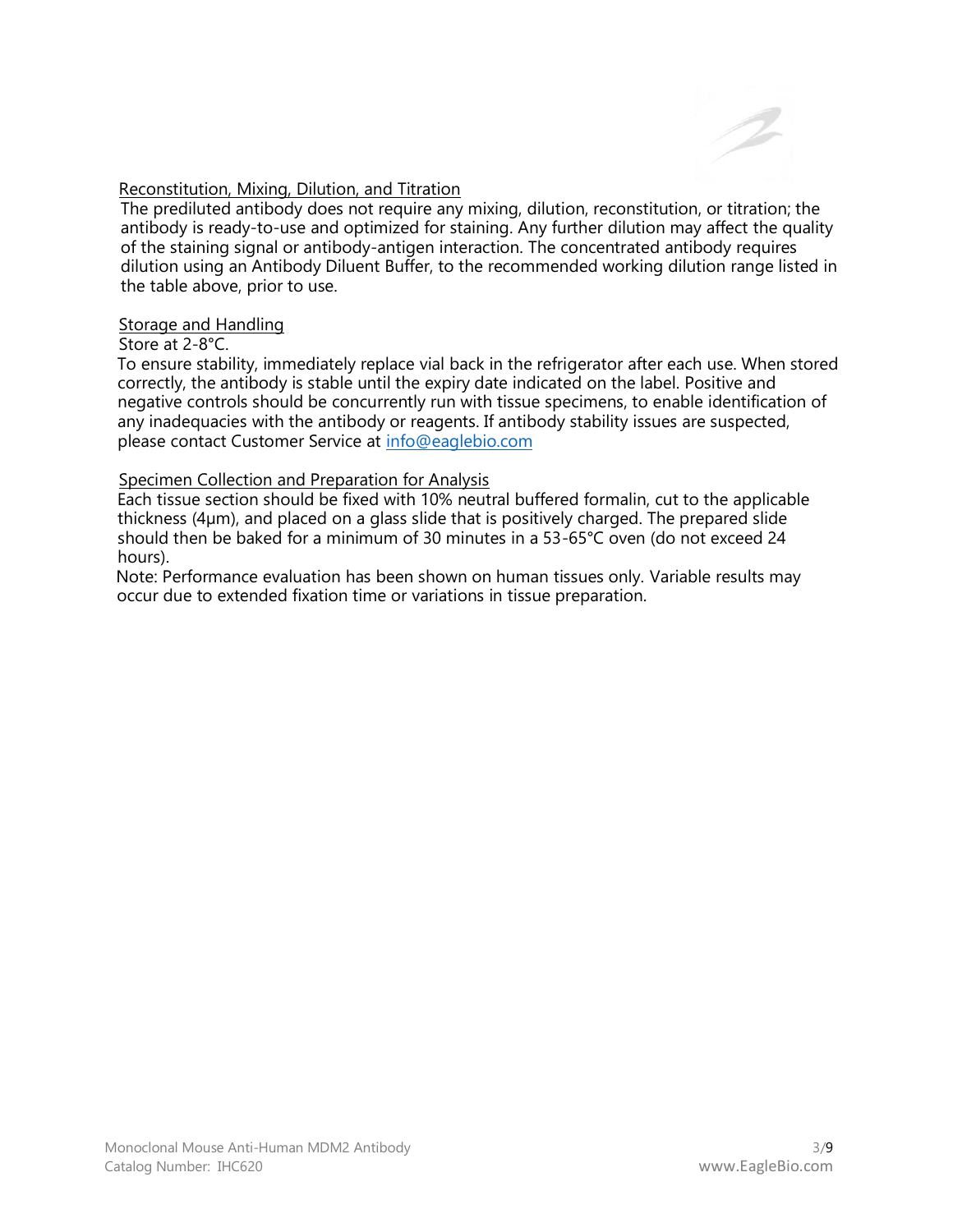# **Instructions for Use**

Recommended Staining Protocols for MDM2 [IHc620] antibody:

# **Automated Staining with Leica Biosystems Bond-MAX Platform:**

This primary antibody has been optimized and validated using the Leica Bond-MAX Fully Automated IHC & ISH Stainer, applying IHC Protocol F. Antibody concentrate dilution range is 1:50-1:300.

- The following edits are recommended for the protocol:
- a) Marker Incubation Time: 30 minutes
- b)Heat-induced epitope retrieval (HIER) is recommended using Leica Bond ER Solution 2 for 20- 30 minutes.
- c) Move Peroxide Block step to after Polymer and before Mixed DAB Refine.

For all other automated IHC staining systems, refer to the corresponding user manual for specific instructions.

# **Manual Use:**

- 1. **Pretreatment:** Perform heat-induced epitope retrieval (HIER) at pH Remove for Remove minutes.
- 2. **Blocking:** If HRP is used, block with peroxidase blocking solution for 10-15 minutes at room temperature. Replace with alkaline phosphatase blocking solution if an AP system is used.
- 3. **Primary Antibody:** Apply and incubate antibody for 30-60 minutes at room temperature or overnight at 4°C.
- 4. **Secondary Antibody:** Apply and incubate for 20-30 minutes at room temperature.
- 5. **Substrate Development:** Apply and incubate with DAB or Fast Red for 5-10 minutes at room temperature.
- 6. **Counterstaining:** Counterstain with hematoxylin for 0.5-5 minutes, based on the hematoxylin used.

Rinse with distilled water and bluing solution for 30 seconds.

7. Dehydrate and apply coverslip.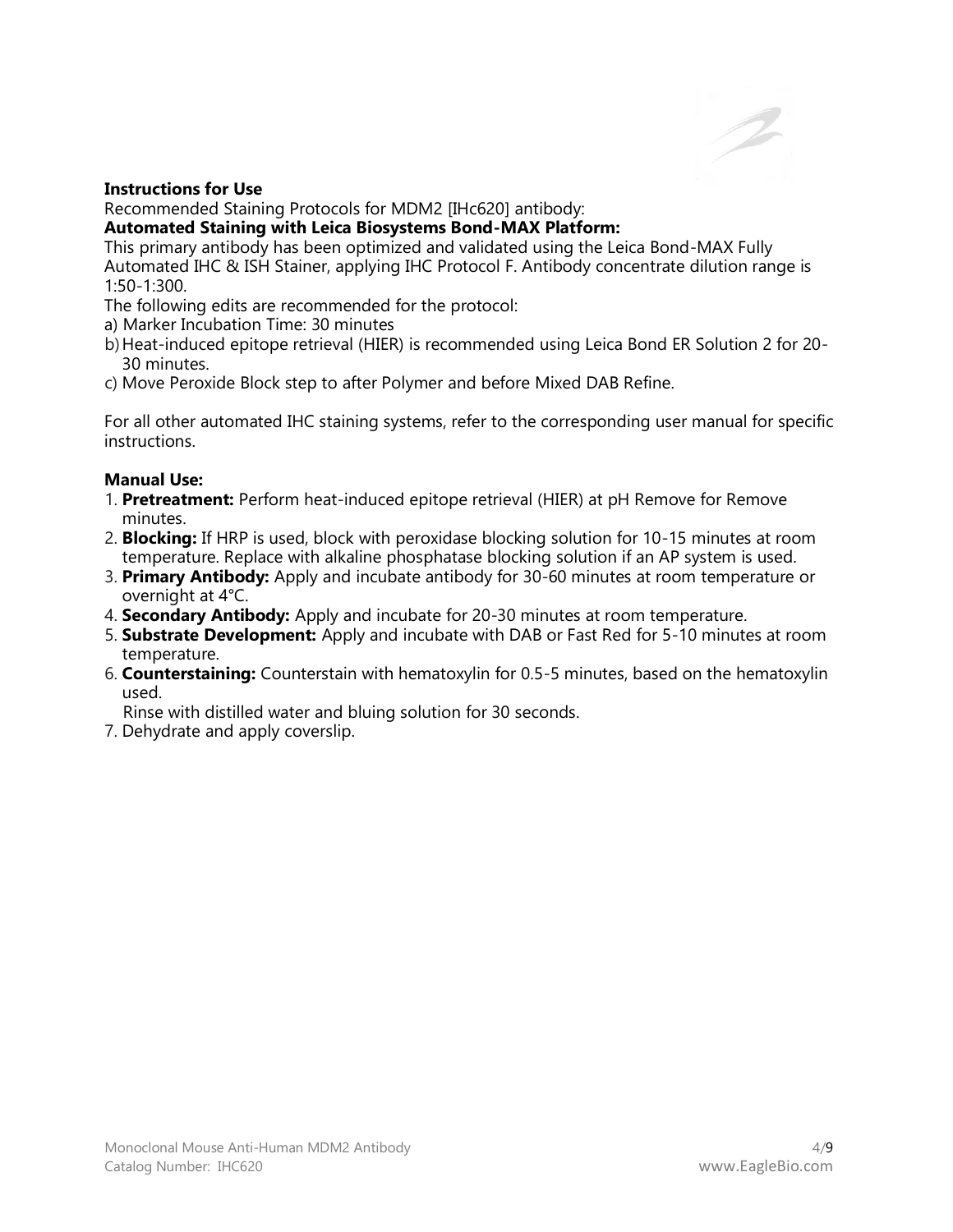# **Quality Control Procedures and Interpretation of Results**

The immunohistochemical staining process results in a colorimetric reaction at the site of the antigen, localized by the primary antibody. A qualified pathologist must interpret the tissue specimen results only after the positive and negative control tissues have been analyzed. It is recommended to include a set of tissue controls with each staining run to monitor for antibody, tissue, and reagent performance.

Tissue sections may contain both positive and negative staining elements. In these cases and where applicable, these sections may serve as both the positive and negative tissue control.

#### **Positive Control Tissue**

A positive control tissue should be processed in the same manner as the specimen and run with each test condition to provide control for variables such as tissue processing, fixation, and staining. It should function to provide validity to the specimen results obtained and can consist of fresh autopsy, biopsy, or surgical tissue.

Once stained, the positive control tissue should analyzed first to ensure that the antibody and all reagents are performing as intended. Counterstaining will result in a blue coloration, which may range from pale to dark depending on the length of the incubation time and potency of the hematoxylin. If positive staining is not observed, the positive control tissue must be deemed invalid and the results obtained with the tissue specimen must also be treated as such.

#### **Negative Control Tissue**

Some tissue sections can also function as an internal negative control due to the diversity of staining elements present. This, however, should first be confirmed by the user. Tissue components that do not stain should demonstrate an absence of specific staining. If specific staining is observed, the negative control tissue must be deemed invalid and the results obtained with the tissue specimen must also be treated as such.

#### **Tissue Specimens**

Tissue specimens should only be analyzed after the positive and negative control tissues have been deemed valid. Negative staining indicates that the antigen was not detected in the tissue while positive staining represents the presence of the antigen.

A tissue section stained with hematoxylin and eosin should be used to analyze the morphology of the tissue specimen and verified by a qualified pathologist.

# **Performance Characteristics**

This antibody has been validated by immunohistochemistry using FFPE human tissue microarray sections comprised of different types of normal and cancerous tissues. Positive staining was observed in cervical cancer, testicular cancer and rectal cancer tissues, as well as the germinal center of tonsil tissue. Negative staining was seen in colon cancer tissue. A representative positive staining image is shown on Page 1.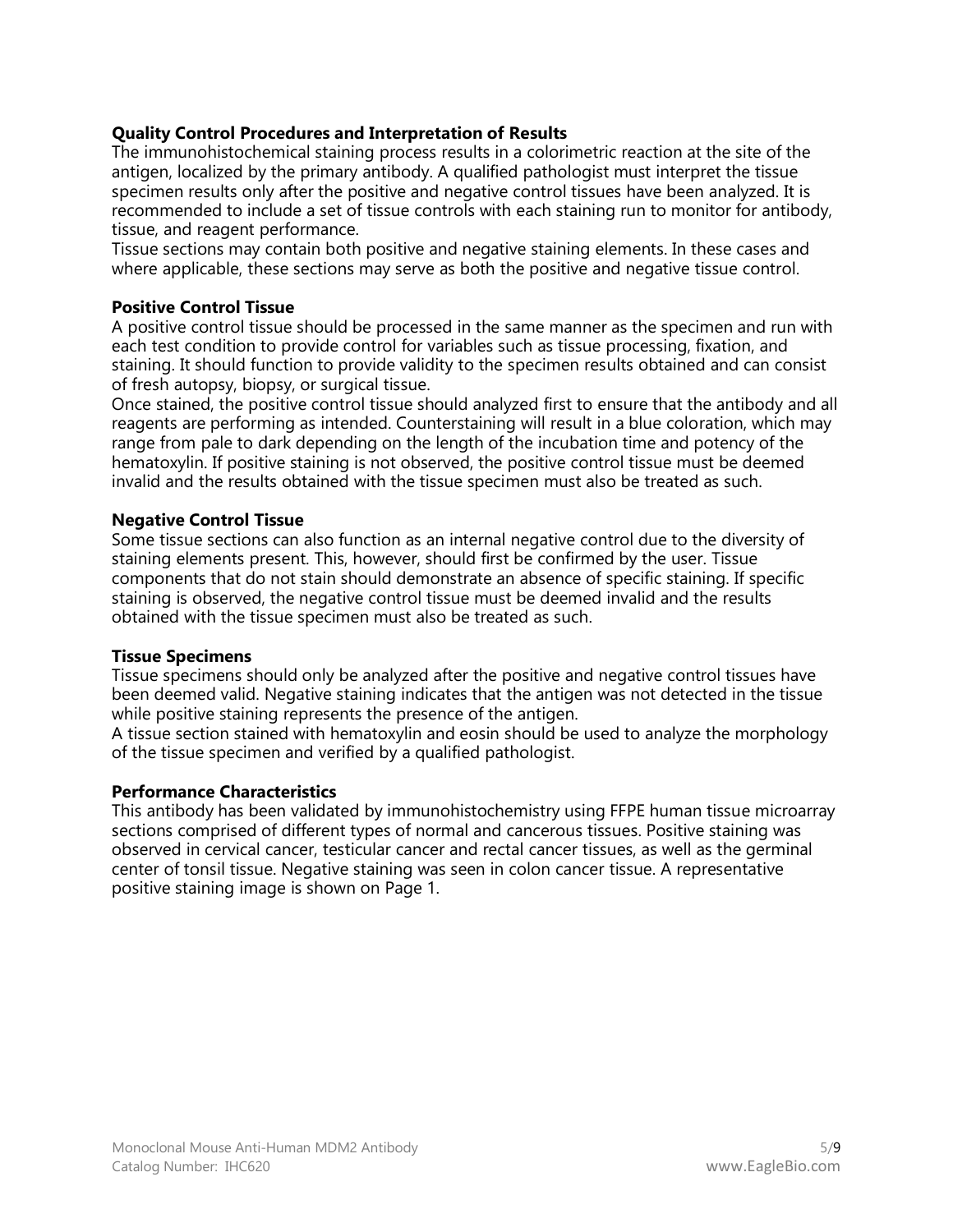# **Troubleshooting**

1. If tissue sections wash off the slide, this may be caused by:

- a) Slides are not positively charged.
- b) Inadequate neutral buffering of the formalin used for the fixation process.
- c) A thick tissue section.
- d) Inadequate drying of the tissue section prior to staining
- 2. If the positive control tissue exhibits negative staining, this may be due to:
	- a) An issue with the primary antibody or one of the secondary reagents.
	- b) Improper collection, fixation or deparaffinization of the tissue section.
	- c) Errors in the IHC staining process.
- 3. If the positive control tissue exhibits weaker staining than expected, this maybe due to suboptimal IHC conditions, partial degradation of the primary antibody or improper storage of secondary reagents. Analysis of the positive and/or negative control tissues can help with determining the cause.

For assistance with all other inquiries, please contact us at info@eaglebio.com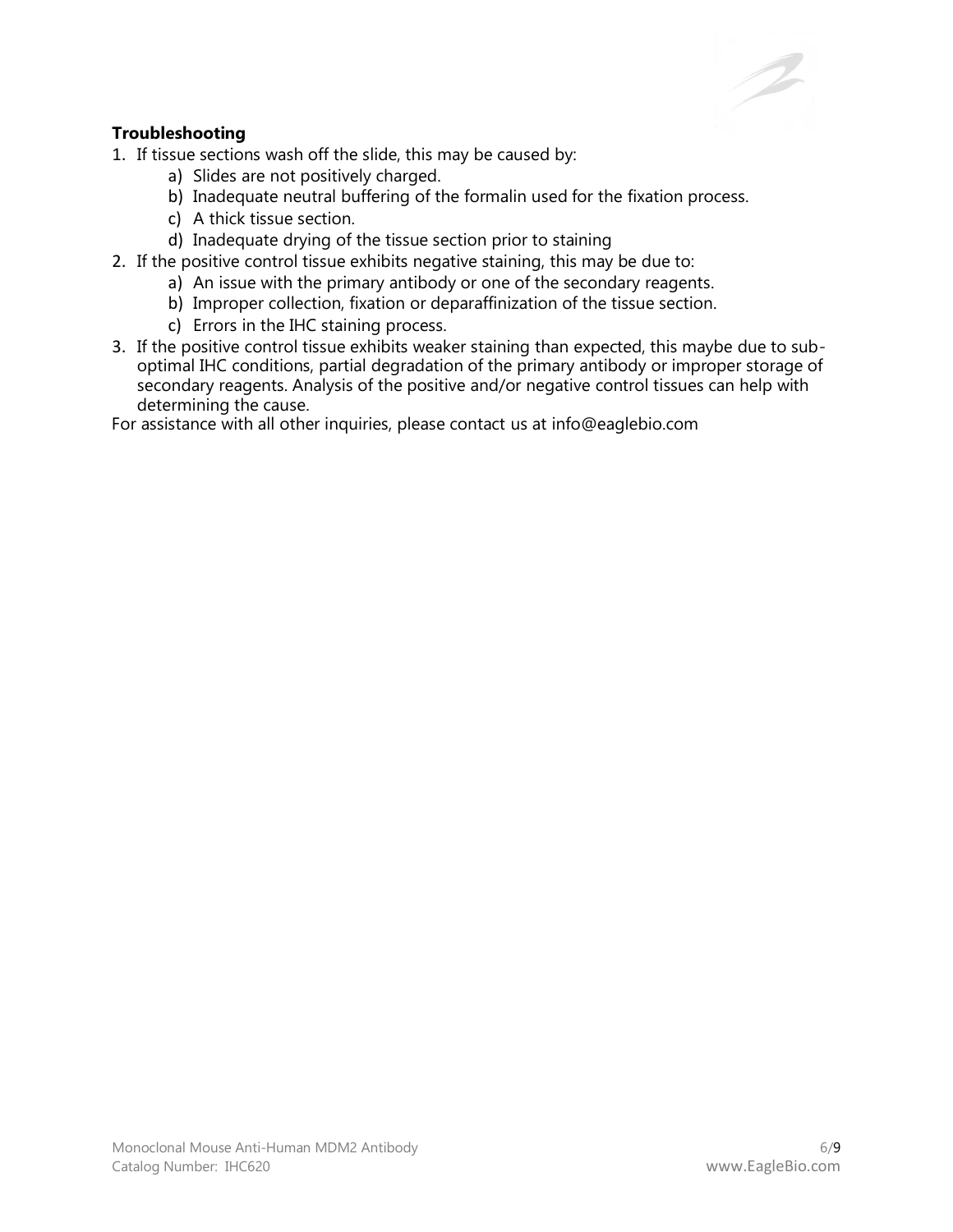#### **Limitations**

- 1. This antibody is intended for *in vitro* diagnostic (IVD) use by qualified personnel in laboratories only.
- 2. Due to biological variability inherent to the expression of certain antigens and immunohistochemical procedures, appropriate positive and negative controls should be used alongside the tissue specimen. Staining and interpretation of results should be conducted in a certified, licensed laboratory, under the supervision and responsibility of a qualified pathologist.
- 3. This antibody, when used with the appropriate detection systems and reagents, detects antigen(s) that remain intact through the tissue fixation, processing and sectioning as described. Any deviation from these recommended procedures or improper handling may compromise the validity and/or analysis of the results.
- 4. Eagle Biosciences provides prediluted antibodies in a ready-to-use, optimally diluted format for use as instructed. Due to the potential for variation in tissue processing and fixation, it may be necessary to adjust the incubation time of the primary antibody for different tissue specimens.
- 5. Eagle Biosciences provides concentrated antibodies in a format that requires dilution with Eagle Biosciences Antibody Diluent. Use of a diluent different than that specified in the package insert must be validated by the user to ensure proper compatibility with the antibody.
- 6. The tissue specimen staining results must also take into account any clinical correlation with the patient's medical history and other diagnostic information. The user is responsible for the interpretation of results within the context of the patient.
- 7. Any discrepancies or unexplained results in control or tissue specimens can be reported to Eagle Biosciences Customer Service at info@eaglebio.com for further assistance. Please refer to the troubleshooting section for common causes of issues.
- 8. False positive results may occur in tissue specimens due to the possibility of nonimmmunological binding of substrate reaction products or proteins. False positive results may also occur subject to the type of immunostaining technique used, or due to the activity of pseudoperoxidase, endogenous peroxidase, or endogenous biotin.
- 9. Due to the effect of autoantibodies or natural antibodies, normal sera from an animal source that is the same as the secondary antisera may result in false negative or false positive results when used in blocking steps.
- 10. Non-specific staining with horseradish peroxidase may be observed when using tissues containing hepatitis B surface antigen due to the patient's infection with the hepatitis B virus.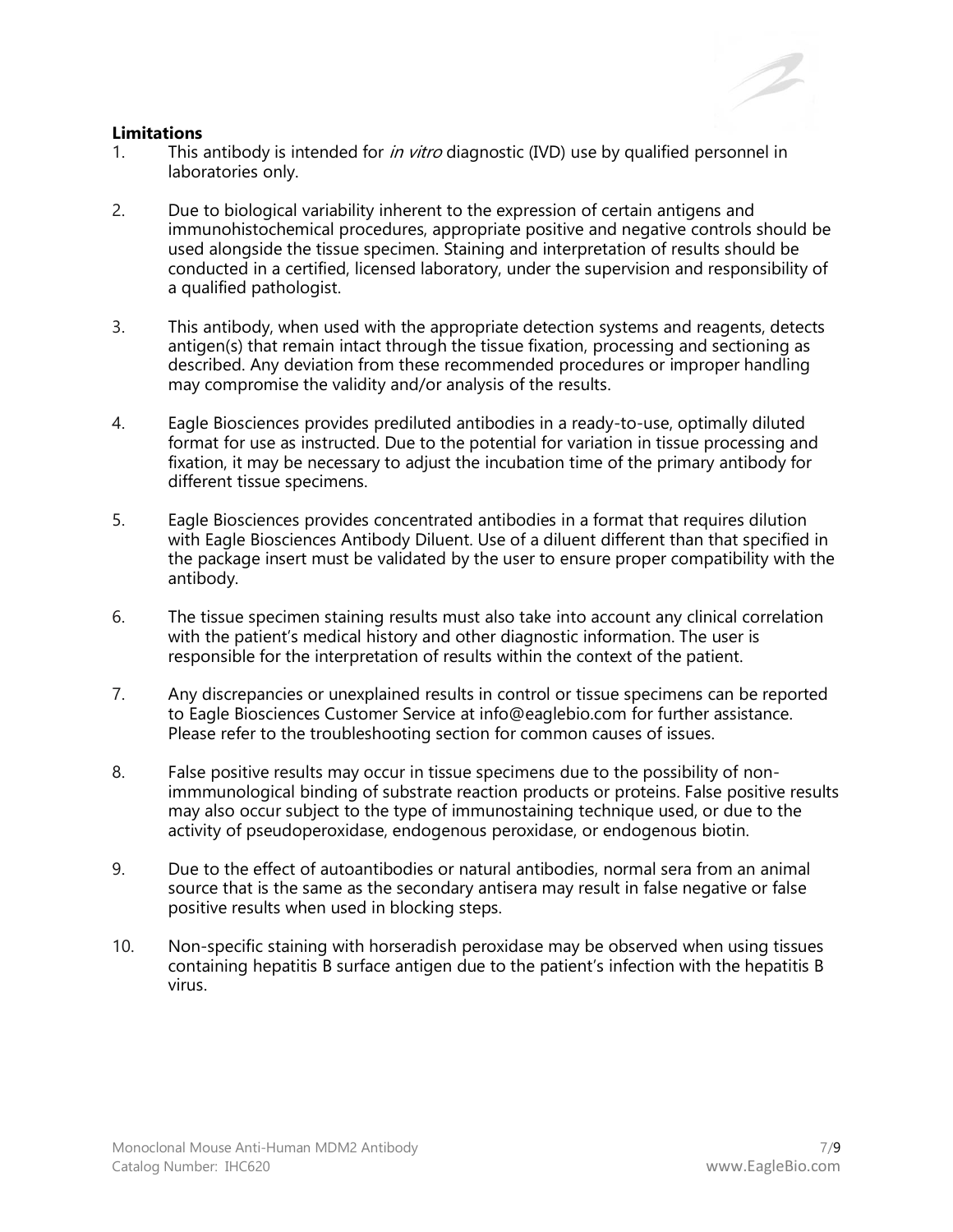

# **Warnings and Precautions**

- 1. Ensure proper reagent handling procedures are followed. Always wear laboratory coats, use disposable gloves and other appropriate personal protective equipment when handling reagents.
- 2. Do not ingest any antibody or reagent. Avoid contact with eyes and other mucous membranes. Should any contact occur, rinse the area with copious amounts of water and follow laboratory procedures for reporting the exposure.
- 3. All incubation times and temperatures must be validated by the user with first use. Any usage or storage conditions different than that specified on the package insert should also be validated by the user.
- 4. Treat all tissue specimens, autopsy/biopsy/surgical samples and any materials in contact with these as potentially biohazardous materials and handle with appropriate laboratory precautions.
- 5. To ensure antibody stability and the accuracy of results, ensure microbial contamination of the antibody does not occur.

# **References**

- 1. Oliner JD, et al. Nature. 1992; 358:80-3.
- 2. Wade M, et al. J Biol Chem. 2006; 281:33036-44.
- 3. Aleixo PB, et al. J Clin Pathol. 2009; 62:1127-35.